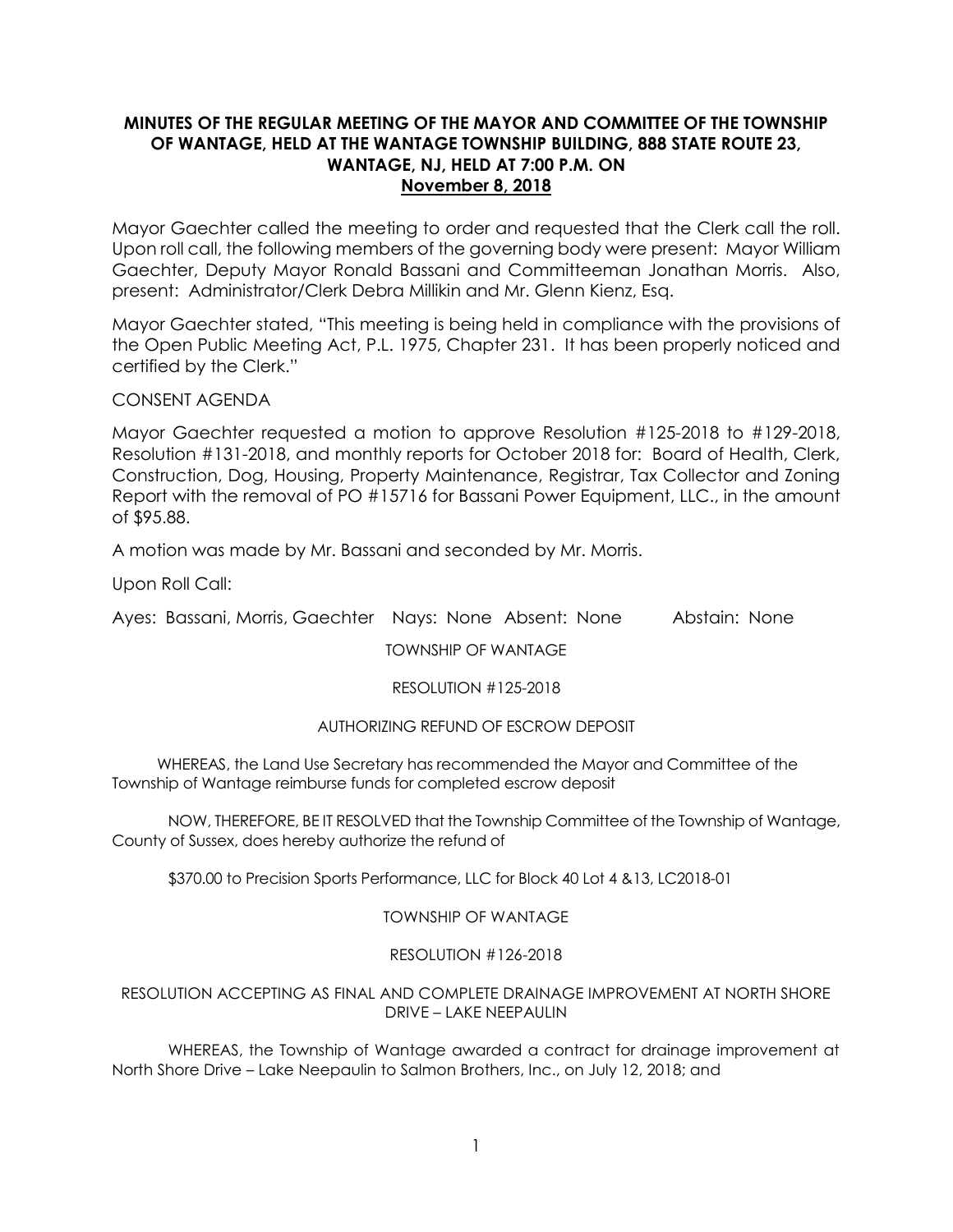WHEREAS, the Town Engineer, Harold E. Pellow, of Harold E. Pellow & Associates, recommends in his letter dated October 31, 2018, that the project be accepted as final and complete for the drainage improvements at North Shore Drive – Lake Neepaulin; and

NOW, THEREFORE BE IT RESOLVED, that by the Township Committee of the Township of Wantage, County of Sussex that it hereby accepts drainage improvements at North Shore Drive – Lake Neepaulin as final and complete.

# TOWNSHIP OF WANTAGE

# RESOLUTION #127-2018

### AUTHORIZING DISPOSAL OF SURPLUS PROPERTY

WHEREAS, the Township of Wantage is the owner of certain surplus property which is no longer needed for public use; and

WHEREAS, the Township of Wantage are desirous of selling said surplus property in an "as is" condition without express or implied warranties.

NOW THEREFORE, be it RESOLVED by the Township Committee of the Township of Wantage, as follows:

(1) The sale of the surplus property shall be conducted through GovDeals pursuant to State Contract A-83453/T2581 in accordance with the terms and conditions of the State Contract. The terms and conditions of the agreement entered into with GovDeals is available online at govdeals.com and also available from the Commissioners of the Fire District.

(2) The sale will be conducted online and the address of the auction site is govdeals.com.

(3) The sale is being conducted pursuant to Local Finance Notice 2008-9.

- (4) A list of the surplus property to be sold is as follows: Brine System, Truck Wash System, 2 Dump Bodies, 2006 Ford Ambulance VIN #1FDXE45PX6DB18440 Odometer Reading 68,0001996, 1996 Ford LN 8000 VIN #1FDYK82E2TVA14389 Odometer Reading 122,778, 1998 Ford L8513 VIN # 1FDYS80E5WVA32408 Odometer Reading 85,764, 2004 Chevrolet Cavalier VIN # 1GIJC52F14722126 Odometer Reading 80,198, Ford E14 Van VIN # 1FTNE14W38DA72696 Odometer Reading 113,901, 1997 Pierce Sab Fire Truck VIN #4P1CT02U4VA000516 Odometer Reading 204,042.
- (5) The surplus property as identified shall be sold in an "as-is" condition without express or implied warranties with the successful bidder required to execute a Hold Harmless and Indemnification Agreement concerning use of said surplus property.
- (6) The Township of Wantage reserves the right to accept or reject any bid submitted.

# TOWNSHIP OF WANTAGE

### RESOLUTION #128-2018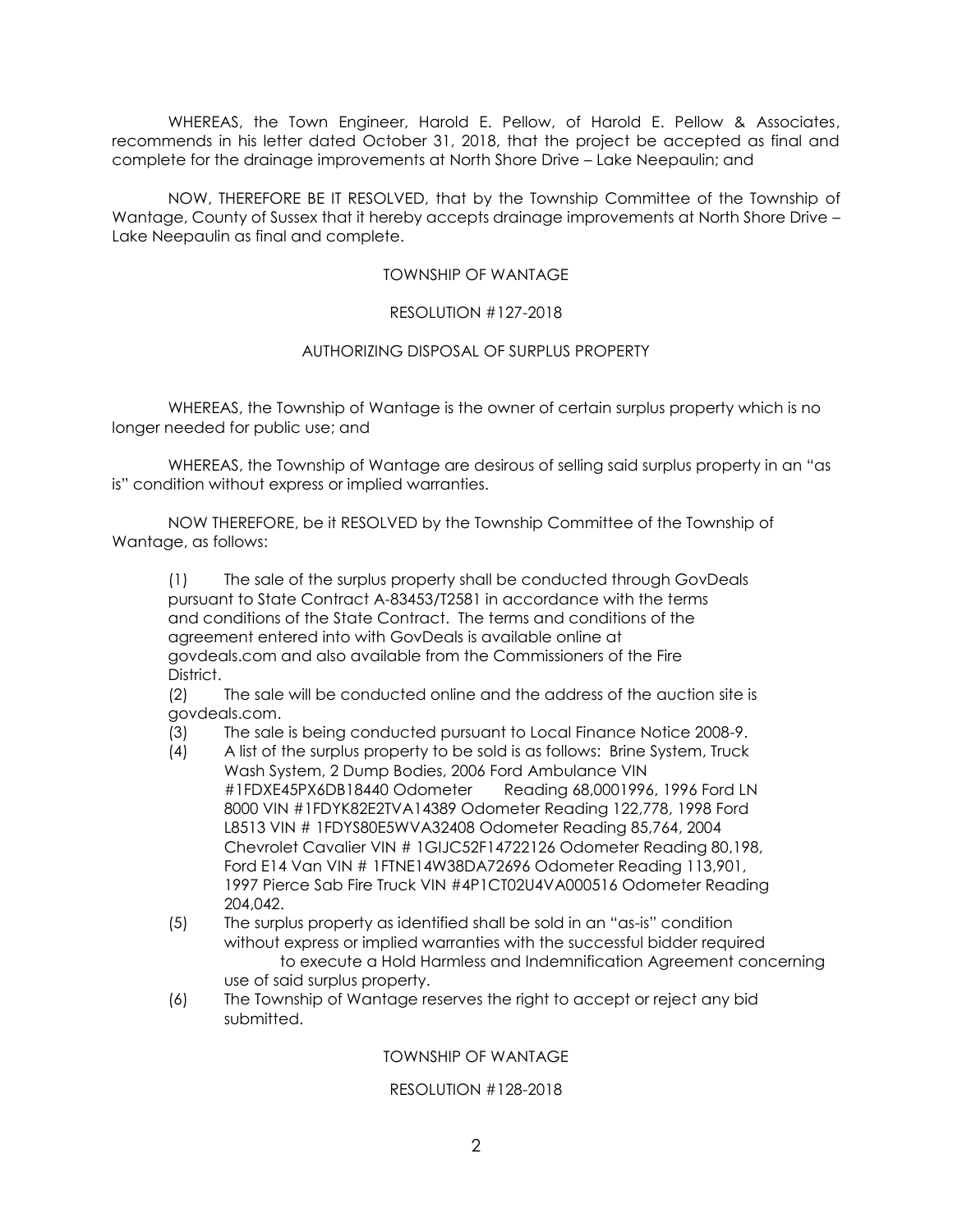### RESOLUTION APPROVING BILLS AND VOUCHERS FOR PAYMENT

BE IT RESOLVED by the Township Committee of the Township of Wantage in the County of Sussex that payment is hereby approved for all vouchers that have been properly authenticated and presented for payment, representing expenditures for which appropriations were duly made in 2017 and 2018 Budgets adopted by this local Governing Body, including any emergency appropriations, and where unexpended balances exist in said appropriation accounts for the payment of such vouchers.

# TOWNSHIP OF WANTAGE

### RESOLUTION 129-2018

# RESOLUTION RECONFIRMING DESIGNATION OF CONFLICT PUBLIC DEFENDER FOR 2018

WHEREAS, N.J.S.A. 40A:11-5 et. seq. Allows for a municipality to award a contract for professional services without public advertising for bids and bidding thereof under certain circumstances; and

WHEREAS, the Township has a need for assistance during this calendar year involving a conflict public defender; and

WHEREAS, the contract award for these services complies with requirements set forth by N.J.S.A.19:44A-20.4 et seq., as shown on the attached Pay to Play Compliance Statement; and

WHEREAS, the governing body of the Township of Wantage is of the opinion that the circumstances for professional service contractual arrangements, as required by NJSA 40A:11-5(1) are satisfied in this situation;

NOW, THEREFORE, BE IT RESOLVED, by the Mayor and Committee of the Township of Wantage, in the County of Sussex, New Jersey, hereby approved without the need for public advertisement of bids and bidding thereof:

Awarded to: Daniel Colfax

Services: Conflict Public Defender

Duration: Calendar year of 2018

Amount: \$200.00 per case

BE IT FURTHER RESOLVED, in accordance with the requirements of N.J.S.A. 40A:11-5, the Township Clerk is hereby directed to post a copy of this resolution on the bulletin board of the Township Hall, and publish a brief public notice stating the nature, duration, service and amount of the contracts herein awarded, and stating that said contract and this resolution are on file and available for public inspection in the office of the Municipal Clerk.

### RESOLUTION #131-2018

# TOWNSHIP OF WANTAGE

# TRANSFER RESOLUTION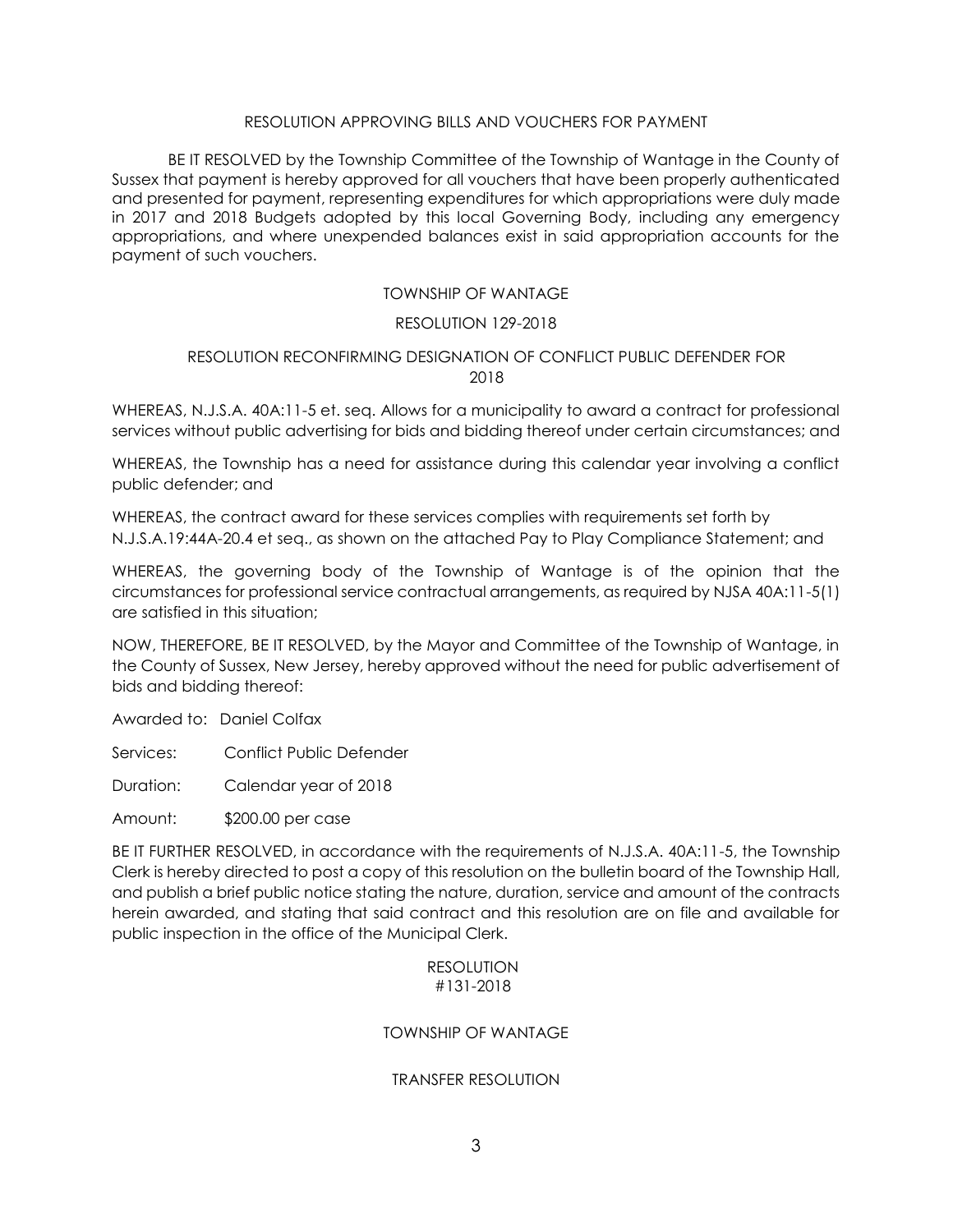WHEREAS, N.J.S.A. 40A:4-58 permits appropriation transfers to be made during the last two months of the fiscal year, and

 WHEREAS, it is necessary to transfer appropriations between line items presently located in the 2018 Current Fund Budget;

 NOW, THEREFORE, BE IT RESOLVED, by the governing body of the Township of Wantage, County of Sussex, State of New Jersey that the following transfers be made.

| FROM:                   |           | <u>TO:</u>                                            |           |
|-------------------------|-----------|-------------------------------------------------------|-----------|
| Maintenance of Parks    |           | Maintenance of Parks                                  |           |
| <b>Other Expenses</b>   | 2,264.00  | Salaries and Wages<br>(Extended hours extra employee) | 2,264.00  |
| Assessor                |           | Assessor                                              |           |
| <b>Other Expenses</b>   | 3,798.00  | Salaries and Wages<br>(Budgeted in OE in<br>error)    | 3,798.00  |
| Admin and Executive     |           | Code Enforcement                                      |           |
| <b>Other Expenses</b>   | 2,979.00  | Salaries and Wages<br>(Did not budget<br>enough)      | 2,979.00  |
| Gas and Diesel          |           | <b>Animal Control</b>                                 |           |
| <b>Other Expenses</b>   | 4,700.00  | Salaries and Wages                                    | 4,700.00  |
| <b>Natural Gas</b>      |           | Fire Hydrants                                         |           |
| Other Expenses          | 412.00    | <b>Other Expenses</b>                                 | 412.00    |
| <b>Natural Gas</b>      |           | <b>Building and Grounds</b>                           |           |
| Other Expenses          | 4,800.00  | Other Expenses<br>(Air Duct Cleaning Not Anticipated) | 4,800.00  |
| <b>Municipal Court</b>  |           | <b>Municipal Court</b>                                |           |
| Salaries and Wages      | 1,500.00  | Other Expenses                                        | 1,500.00  |
| <b>Total Transfers:</b> | 20,453.00 |                                                       | 20,453.00 |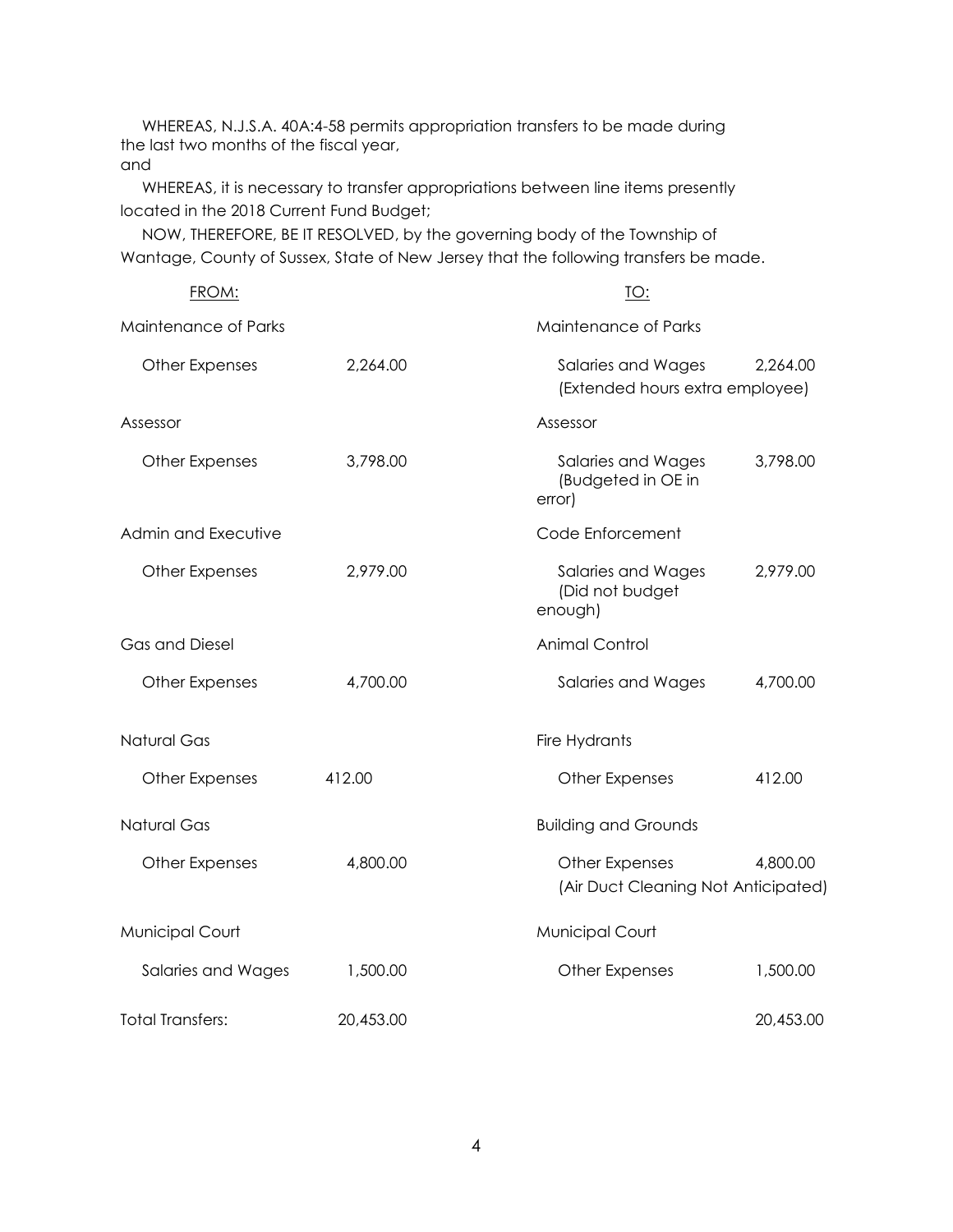Mayor Gaechter stated a motion is in order to approve payment of PO# 15716 for Bassani Power Equipment, LLC., in the amount of \$95.88.

A motion was made by Mr. Morris and seconded by Mayor Gaechter.

Upon Roll Call:

Ayes: Morris, Gaechter Nays: None Absent: None Abstain: None

REPORTS

Clerk/Administrator – Mrs. Millikin advised the best practices need to be reviewed because the one that was provided at the last meeting was actually last years. The correct best practices has 60 questions and the Township scored a 90% which means state aid will not be cut. Some of the interesting questions on the new best practices was discussing about economic development as well as on purchasing of hybrid vehicles. The Township answered 55 questions yes and 5 either n/a or no. Mrs. Millikin just requested the governing body accept the best practices. Mayor Gaechter stated one of the questions is there a professional planner on staff. The Committee was in agreement with the best practices being filed as presented.

Mrs. Millikin indicated the next item is Resolution #132-2018 Authorizing Issuances of Bond Anticipation Notes to TD Bank. This is required to confirm the bond sale and interest rate. The Bond Anticipation Notes were in the amount of \$5,413,356 with a net interest rate of 2.452%. Mrs. Millikin requested formal action on this resolution.

Mr. Bassani made a motion to approve Resolution #132-2018 and was seconded by Mr. Morris.

Upon Roll Call:

Ayes: Bassani, Morris, Gaechter Nays: None Absent: None Abstain: None

TOWNSHIP OF WANTAGE

# RESOLUTION #132-2018

# AUTHORIZING ISSUSANCES OF BOND ANTICIPATION NOTES TO TD BANK

 WHEREAS, the Chief Financial Officer recommends the Mayor and Committee of the Township of Wantage confirm award Bond Anticipation Notes in the amount of \$5,413,356 to TD Bank, at a net interest rate of 2.452% and a maturity date of October 30, 2019

NOW, THEREFORE, BE IT RESOLVED that the Township Committee of the Township of Wantage, County of Sussex, does hereby confirm award of Bond Anticipation Notes in the amount of \$5,413,356 to TD Bank at a net interest rate of 2.452% and a maturity date of October 30, 2019.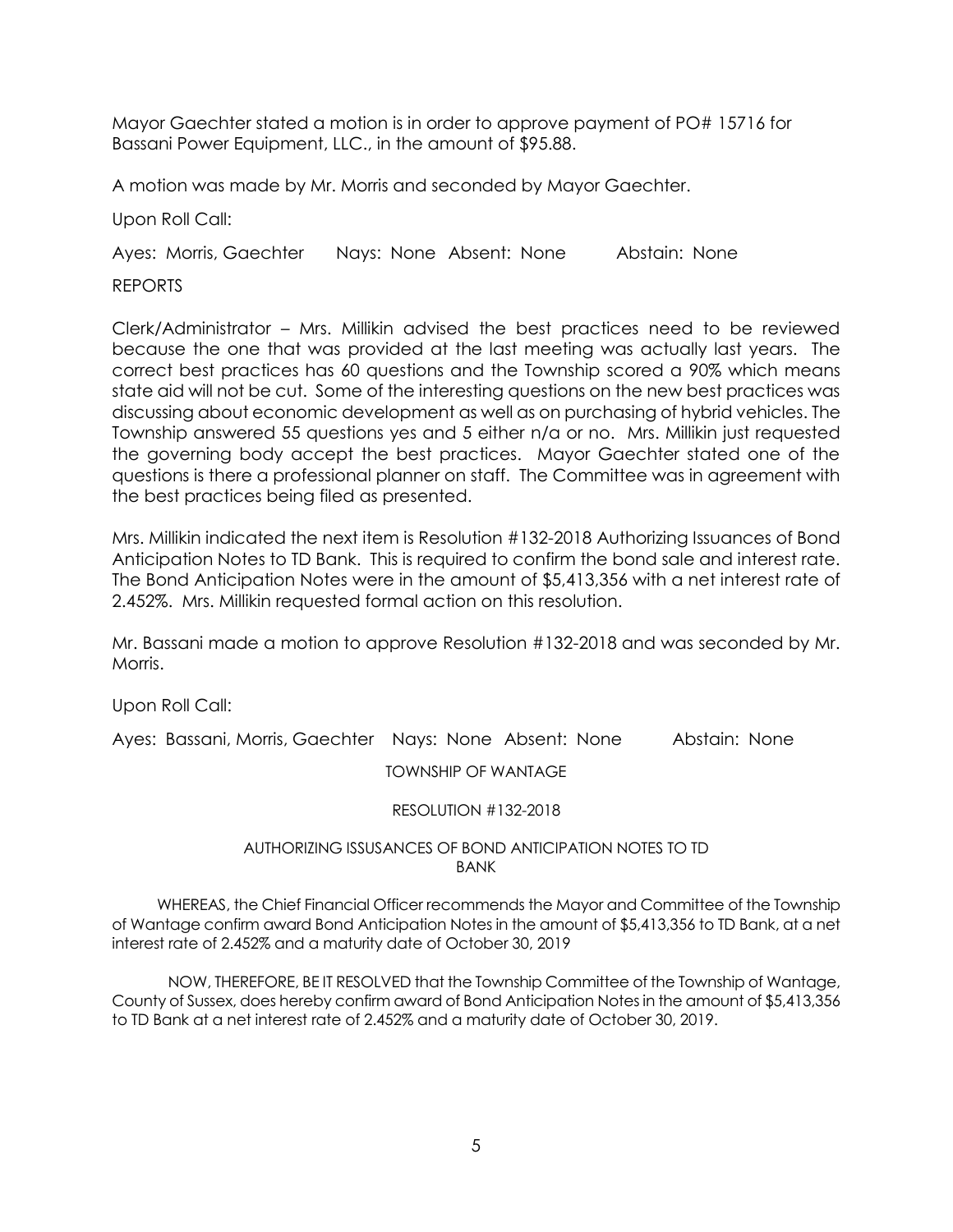Mrs. Millikin advised the Township received delivery of the new DPW pick-up truck, the hook lift truck with the two bodies and the OEM pick-up truck. The new Mack DPW truck should be delivered tomorrow.

Mrs. Millikin advised the Township Committee about the driveway fee ordinance. A question has come up regarding this fee because currently the ordinance is \$200. \$50.00 is retained by the Township and Harold Pellow charges for the \$150.00. When this was established there was a lot of building going on in the Township and Mr. Pellow was in Wantage doing the various inspections. Now with construction less Mr. Pellow is not in the Township as much and cost have increased with his review for this. Mr. Pellow provided Mrs. Millikin with a total cost for an average driveway which is \$527.00. Mrs. Millikin proposed increasing the driveway fee to \$400.00 with \$50.00 being retained by the Township and Mr. Pellow would bill for \$350.00 of the driveway. Mayor Gaechter questioned does Mr. Pellow review or why can this not be done by review by the Zoning Officer. Discussion ensued on this topic and was requested Mrs. Millikin provide some more information to the Committee.

Mrs. Millikin stated Ecolsciences has finished their draft report and she is just waiting for a final sign off on the report. Once this is received Mrs. Millikin advised she would complete the information related to the environmental questionnaire and hope to have a final inspection on the Berry Road property in December.

Mrs. Millikin advise that Mr. Poggi would like to place a historical display in the back of the meeting room. Mrs. Millikin wanted to confirm there was no issue by the Township Committee. The only issue would be if the Court would sign off on this request. Mr. Poggi stated he is getting the display cases donated by Peters Valley. He will wait to hear back from Mrs. Millikin. The Committee was fine with Mr. Poggi's request.

Mrs. Millikin stated that the Municipal Office will be closed on Monday in observance for Veteran's Day. The Office will also be closed on November 22nd and 23rd for Thanksgiving.

Mrs. Millikin also advised she will be out of the office at the League of Municipalities from Tuesday, November 13<sup>th</sup> to November 15<sup>th</sup>. I will be back in the office on Friday, November 16th.

Mrs. Millikin stated she is wishing everyone a very Happy Thanksgiving.

Attorney – Mr. Kienz advised that he attended a meeting with Harold Pellow, Debi Millikin and Ron Bassani regarding the RER response to their permit filed. Mr. Kienz advised that his office is in the process of sending a response regarding the permit that has been filed.

Mayor/Committee – Mayor Gaechter stated Sunday is Veterans Day. Thank you for the services.

Mayor Gaechter stated he would like to thank the public for his re-election and also thanked Susan Weiss for her putting her name on the ballot.

Mr. Bassani – None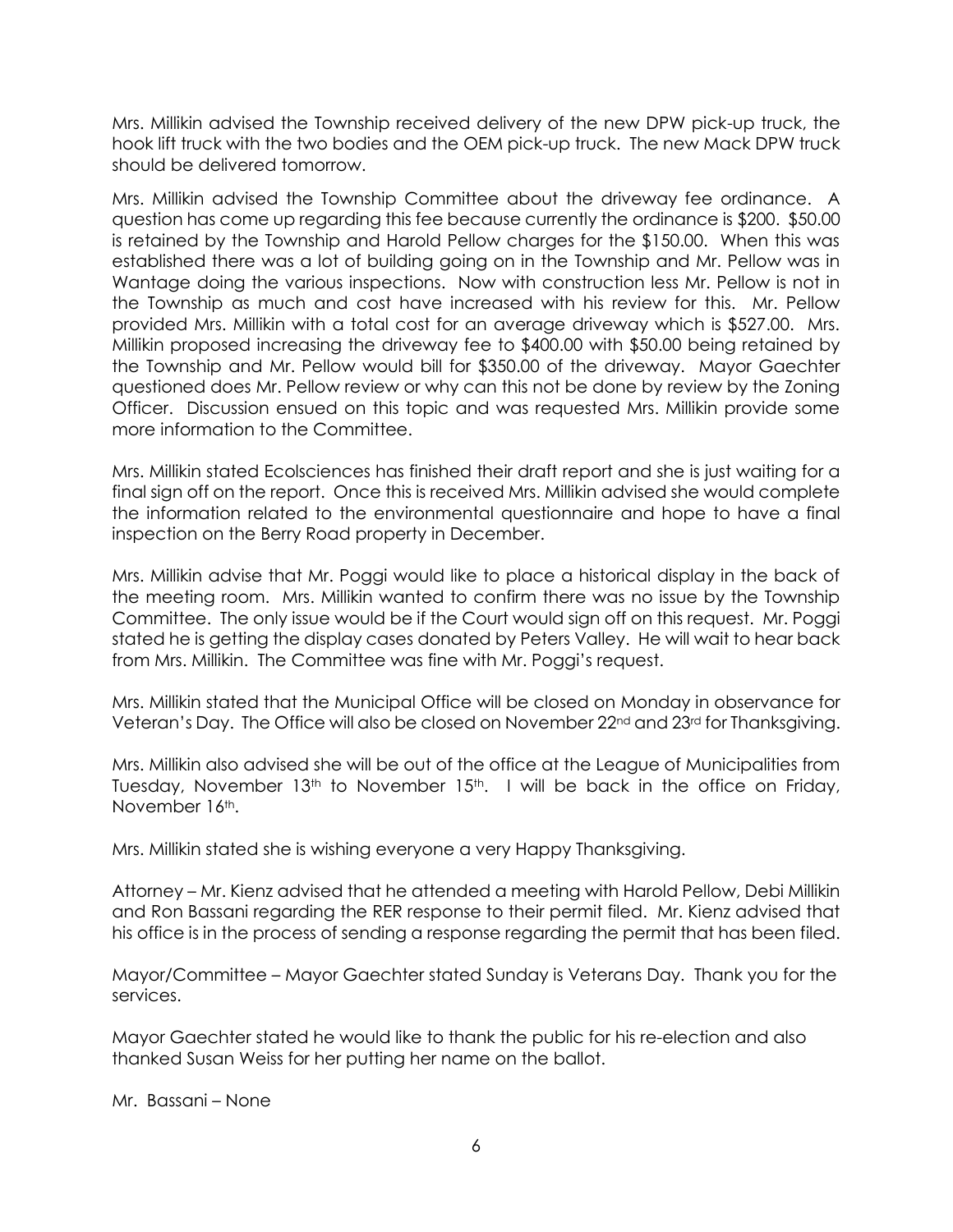Committeeman Morris – Mr. Morris indicated the SWAC Meeting for November has been canceled.

Mr. Morris also indicated that on October 18<sup>th</sup> Mr. Konopinski, Chief Vander Groef, Mrs. Millikin and he attended the SCLOM event. The presentation was by Steve Crimmando entitled the Psychology of a Disaster. It was a great presentation and recommended the Committee revieew Operation Boat Lift on you tube about September 11th.

Mr. Morris discussed Wantage Day and thanked the Recreation Committee for their efforts. Mr. Morris also recognized Mrs. Gorman for all her efforts on this event.

Mr. Morris congratulated Mayor Gaechter on his re-election.

**OLD BUSINESS -** none

# **NEW BUSINESS**

# **Ordinance**

Mayor Gaechter stated a motion is in order to adopt on final reading Ordinance #2018- 12 ORDINANCE APPROPRIATING THE SUM OF \$12,000 FOR THE PURCHASE AND INSTALLATION OF A FUEL MANAGEMENT SYSTEM.

Mayor Gaechter just asked Mrs. Millikin to give a brief description what this is for. Mrs. Millikin stated this will improve the fuel key system for the Township.

A motion was made by Mr. Bassani and seconded by Mr. Morris.

Mayor Gaechter opened this ordinance to the public. None coming forward this public session was closed

Upon Roll Call:

Ayes: Bassani, Morris, Gaechter Nays: None Absent: None Abstain: None

WANTAGE TOWNSHIP ORDINANCE # 2018-12

# ORDINANCE APPROPRIATING THE SUM OF \$12,000 FOR THE PURCHASE AND INSTALLATION OF A FUEL MANAGEMENT SYSTEM

BE IT ORDAINED AND ENACTED by the Township Committee of the Township of Wantage, County of Sussex, State of New Jersey as follows:

SECTION 1: The sum of Twelve Thousand dollars (\$12,000.00) presently located in the General Capital Reserve for Vehicle Maintenance is hereby appropriated for Replacement and Installation of a Fuel Management System:

Purchase and Install of Fuel Management System: \$12,000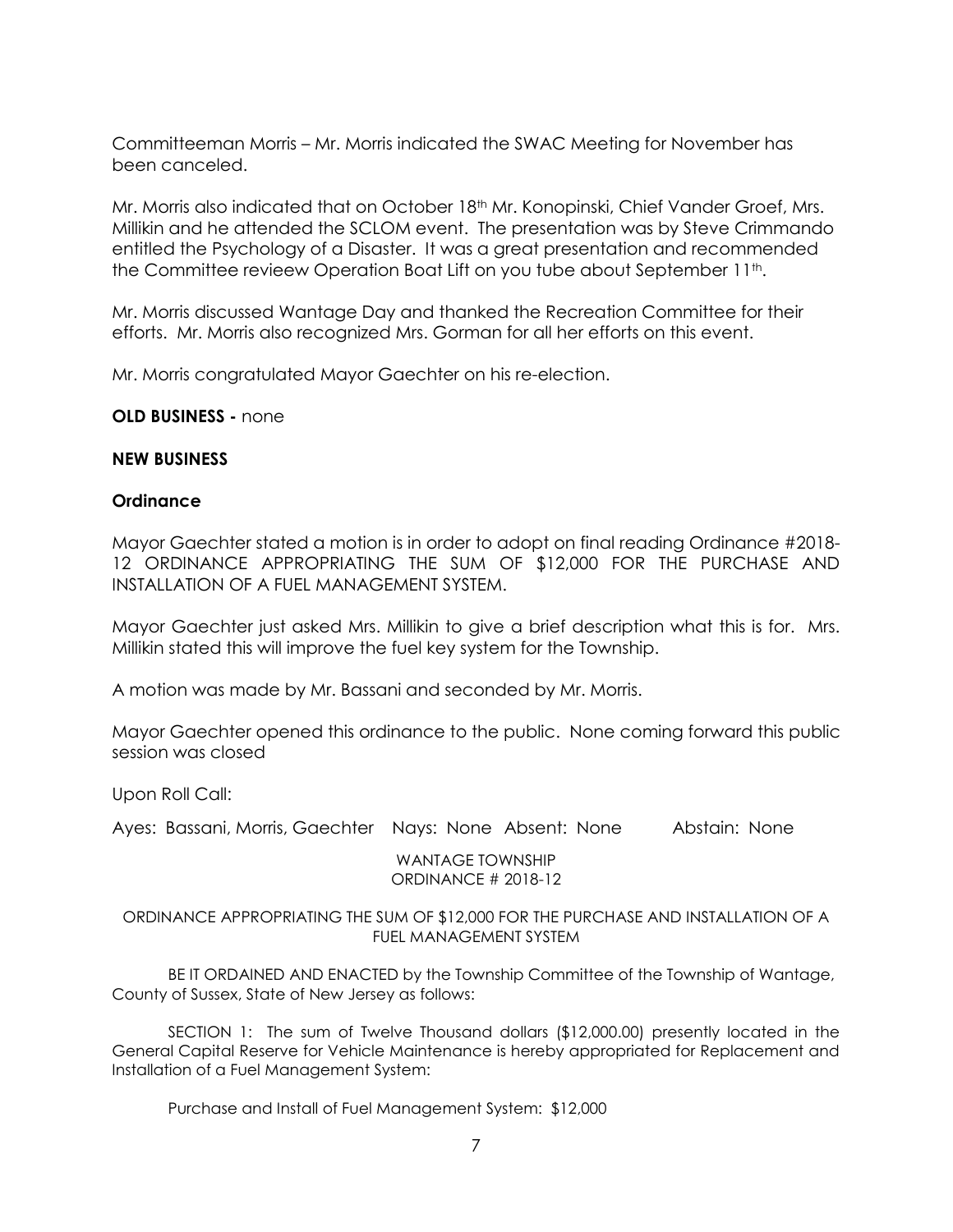SECTION 2: In connection with the amount authorized in Section 1 hereof, the Township makes the following determinations:

- 1) The purpose described in Section 1 hereof is not a Current Expense and is a purchase the Township of Wantage may lawfully make as a capital purchase.
- 2) The period of usefulness of the purpose described in Section 1 hereof is not in the limitation of said Local Bond law and according to the aggregate reasonable life thereof is five (5) years or longer.

SECTION 3: All ordinances or parts of ordinances which are inconsistent with the terms of this ordinance be and the same hereby repealed to the extent of their inconsistency.

SECTION 4: This ordinance becomes effective immediately upon publication after adoption.

Mayor Gaechter stated a motion is in order to introduce for first reading Ordinance #2018-13 ORDINANCE AMENDING THE SALARIES OF OFFICERS AND EMPLOYEES OF THE TOWNSHIP OF WANTAGE, COUNTY OF SUSSEX AND STATE OF NEW JERSEY, FOR THE YEAR 2018.

A motion was made by Mr. Bassani and seconded by Mr. Morris.

Upon Roll Call:

Aye: Bassani, Morris, Gaechter Nays: None Absent: None Abstain: None

# **Approval of Minutes**

Mayor Gaechter stated a motion is in order to approve the minutes of the Mayor and Committee Regular Meeting Minutes of October 11, 2018 and Executive Session Minutes of October 11, 2018.

A motion was made by Mr. Bassani and seconded by Mr. Morris.

Upon Roll Call:

Ayes: Bassani, Morris, Gaechter Nays: None Absent: None Abstain: None

# **OPEN PUBLIC SESSION**

Mayor Gaechter opened the meeting to the public.

Mrs. Kathy Gorman, Fernwood Road, stated there is someone she knows that would like to expand a senior citizen softball league to Sussex County. The games would typically be Tuesday morning at Woodbourne Park for free. The Committee requested Mrs. Gorman provide some information to Mrs. Millikin.

Mr. Mario Poggi, stated he is working on getting the show cases for the history display from Peters Valley. Mrs. Millikin indicated as soon as she hears from the courts regarding the display she will advise Mr. Poggi.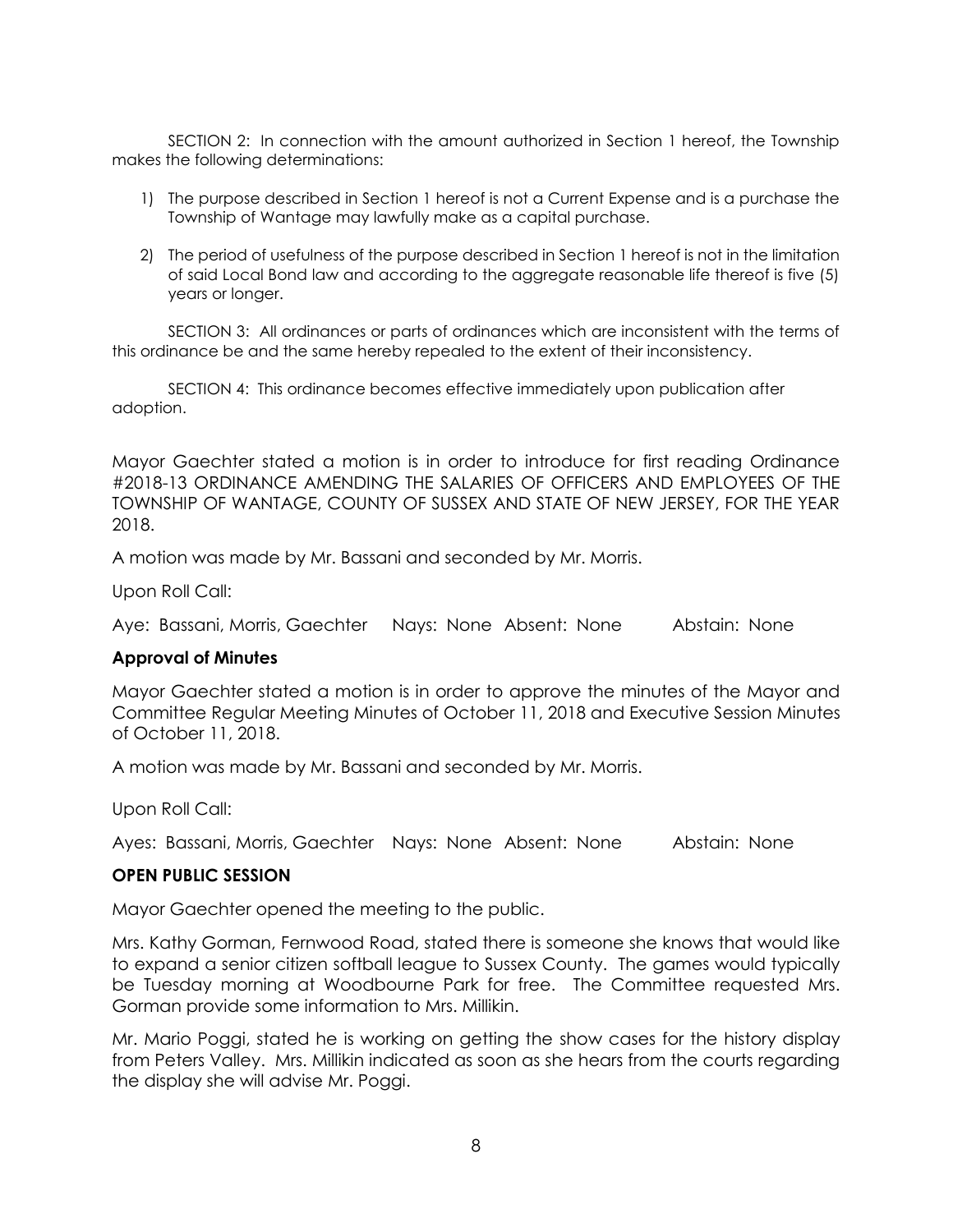Mr. Gary Gruber, 20 Joseph Drive, he is here tonight as the Vice President for the High Point (HP) Hawks. He indicated that he did attend Sussex Borough Meeting to request some work at the field on Brookside. He also questioned if the Township was planning on building a field on the Berry Road Parcel. Mr. Bassani indicated this has not been determined as of yet. He came to discuss the field in Woodbourne Park. HP Hawks have 30-year lease of this field and unfortunately when it was built it was a 40' by 80' field and the League they are currently apart of requires a 50' by 100' field. He asked if Harold Pellow could meet on site at the field to see about expanding the filed with the moving of some of the lights. He questioned if the Township would allow Harold Pellow to meet with the HP Hawks. Discussion ensued. It was agreed for a meeting to be set up with Harold Pellow. Mr. Gruber also questioned if the sleds could be moved up to the fields. The Committee had no issue and Mrs. Millikin would advise the DPW.

Justin Vander Groef, the Fire Department did submit for the AFG Grant for 2018. Again, applied for is the compressor station at the Colesville Fire Department. He also asked if the Fire Department could attend the Wallington Parade and would advise Mrs. Millikin what trucks would be going. Final item was on Halloween Northfield Estates gets extremely tight since people park on both sides of the street. This causes issue for fire equipment and emergency personnel getting into the development. He questioned if Harold Pellow could do a study. Discussion ensued regarding Northfield Drive and potential for no parking temporary signs.

There being no other public this portion of the meeting was closed.

# **Executive Session**

Mayor Gaechter stated a motion is in order to approve Resolution #130-2018 Authorizing the Township Committee to go into Executive Session to discuss Contract Negotiations Blue Collar Union, Administrator Contract, Construction Hardyston and Shared Service Dog Pound.

A motion was made by Mr. Bassani and seconded by Mr. Morris

Upon Roll Call: Ayes: Bassani, Morris, Gaechter Nays: None Absent: None Abstain: None

TOWNSHIP OF WANTAGE

RESOLUTION #130-2018

# EXECUTIVE SESSION NOVEMBER 8, 2018

WHEREAS, the Township of Wantage is subject to certain requirements of the Open Public Meetings Act, N.J.S.A. 10:4-6, et seq.; and

WHEREAS, the Open Public Meetings Act, N.J.S.A. 10:4-12, provides that an Executive Session, not open to the public, may be held for certain specific purposes when authorized by Resolution; and